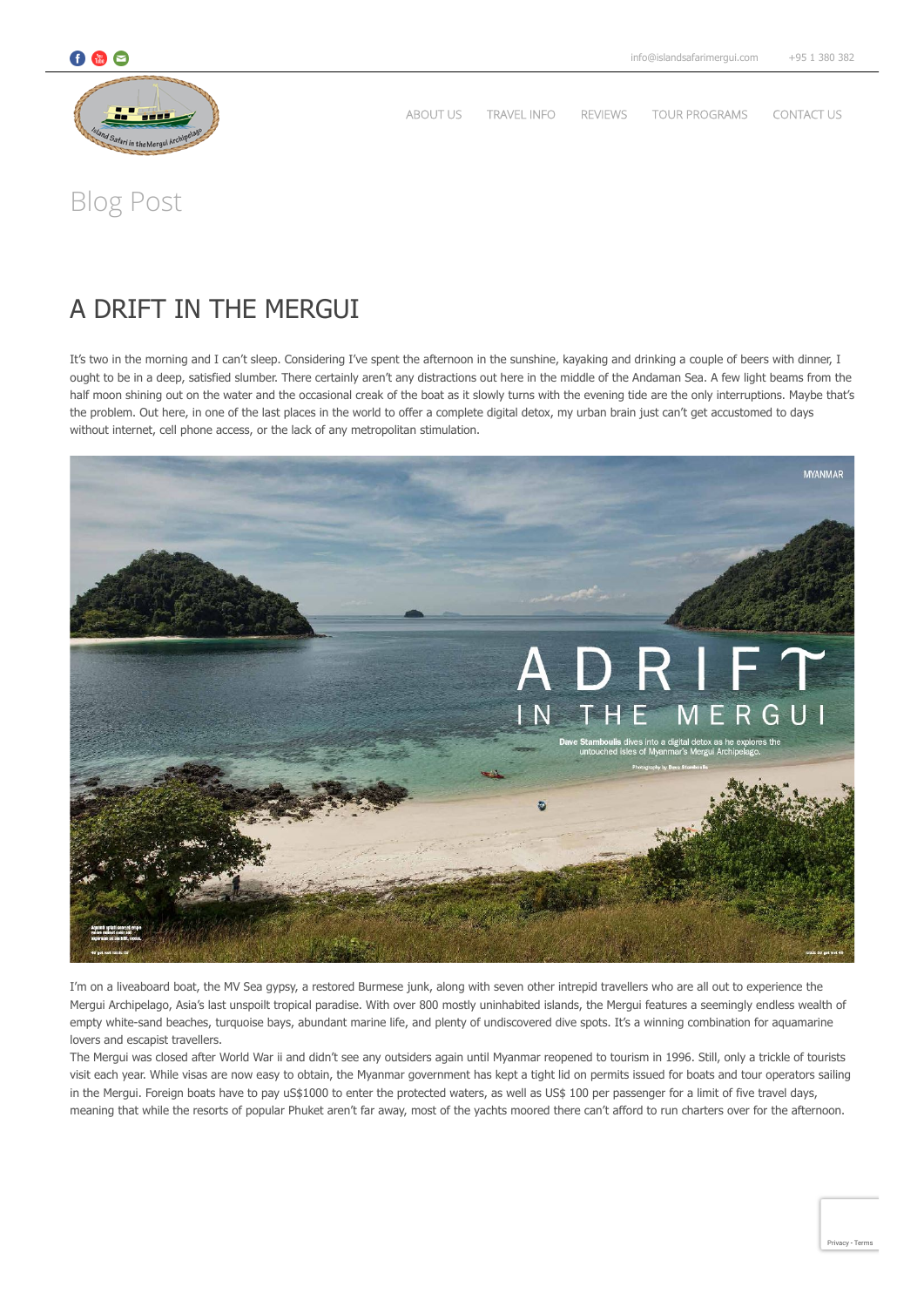

Bjorn Burchard, who is the face behind our Burmese junk journey, is the owner of island Safari Mergui and Moby Dick tours, one of the few companies in Yangon licensed to run trips out here. He is no stranger to beautiful and remote places. An expat Norwegian, Burchard was the first foreigner to open up a backpacker bungalow on Koh Samui in the 1980s, back when nobody had heard of the island other than a select few nomads who'd gotten wind of an untouched island nirvana in the Gulf of Thailand. Since then, Burchard has seen his fair share of Southeast Asian beaches and isles fall prey to the wrath of the developer's sword, but he thinks that the Mergui has a chance to get things right, and sees the pristine marine archipelago as one of Asia's last bastions for sustainable tourism.



"You've got some of the best dive spots in the world here, and the recent attention to the environment here by groups like Project Manaia (an ocean awareness project that is operating an advanced sonar system in the Mergui to map and monitor water quality, marine life, and coral regeneration) may get the word out that the Mergui stands for eco-friendly and alternative tourism, offering a pristine travel experience that you can't get in too many other places," Burchard says. As dawn breaks, the photographers among us rise silently. With tripods and an array of lenses in hand, we traipse up to the deck to marvel in awe as the sun makes it way to the horizon to create a living artist's palette of reds, oranges, and every shade in between. Several others make use of the sea kayaks that the MV Sea gypsy tows along, paddling out to embrace the morning light.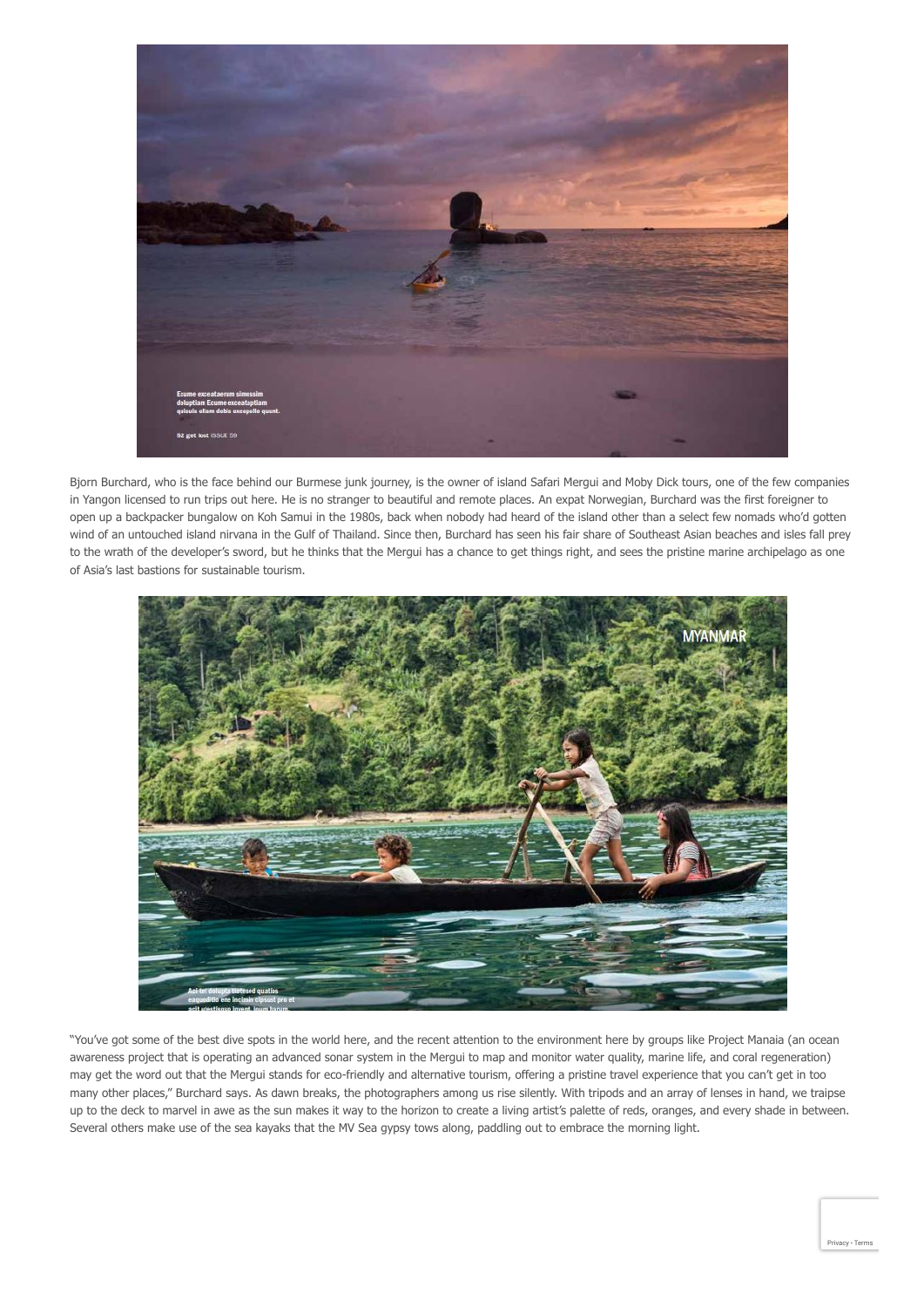

As it begins to warm, Jerome, a tall Frenchman who appears to be the reincarnation of one of the aqua-loving Cousteau family, dives from the upper deck into the deep blue, swimming out to island 115, a circular swathe of blinding white sand surrounded by water the colour of emeralds. On all of the islands that we drop anchor at during the day, from Shark Island (named for its fin-like rock and not circling predators) to massive Swinton Island, full of dense jungle and root-choked mangroves, there is one recurring theme. All of the beaches are empty. Every time our boat stops in the bay and we navigate the tides by dingy, kayak, or swimming, we arrive to feel like an explorer finding land for the first time. Having spent my last decade in Thailand and seeing the changes that have transpired there, I remark to one of my companions that I can't envision this type of untouched paradise lasting, and as we step onto each new beach I tell him that in ten years we will remember that we sunk our footprints into these powdery sands without another soul around.

Yet the Mergui is not completely devoid of human life. Sailing into a large bay at Jar Lann Island, we are greeted by a fleet of rustic wooden dugout canoes paddling out to meet us, all manned by young Moken girls. The Moken, known as 'Salone' in Myanmar, are a group of sea nomads who are famed for their prowess at deep sea free diving without the use of oxygen. Leading a nomadic existence, the Moken have lived for hundreds of years on traditional boats known as kabang, made from large logs and pandanus leaves, and only come ashore during the monsoon.



These days, international borders, the Boxing Day tsunami and politics have forced the Moken to stray from many of their traditional ways. The majority have been settled in government villages in the Surin Islands in Thailand and in a few spots here in the Mergui where they try to keep their connection to the sea by getting jobs on pearl farms or selling seafood to the fish traders from Phuket. It hasn't been easy – the Mokens are traditionally stateless and nomadic, and feel that if they cannot roam freely, then their culture will disappear. There are few kabang left (national park service rules have stopped the Moken from cutting tree trunks to create them), and 'integration' into regular settled society has brought with it ills like drinking, gambling, and theft.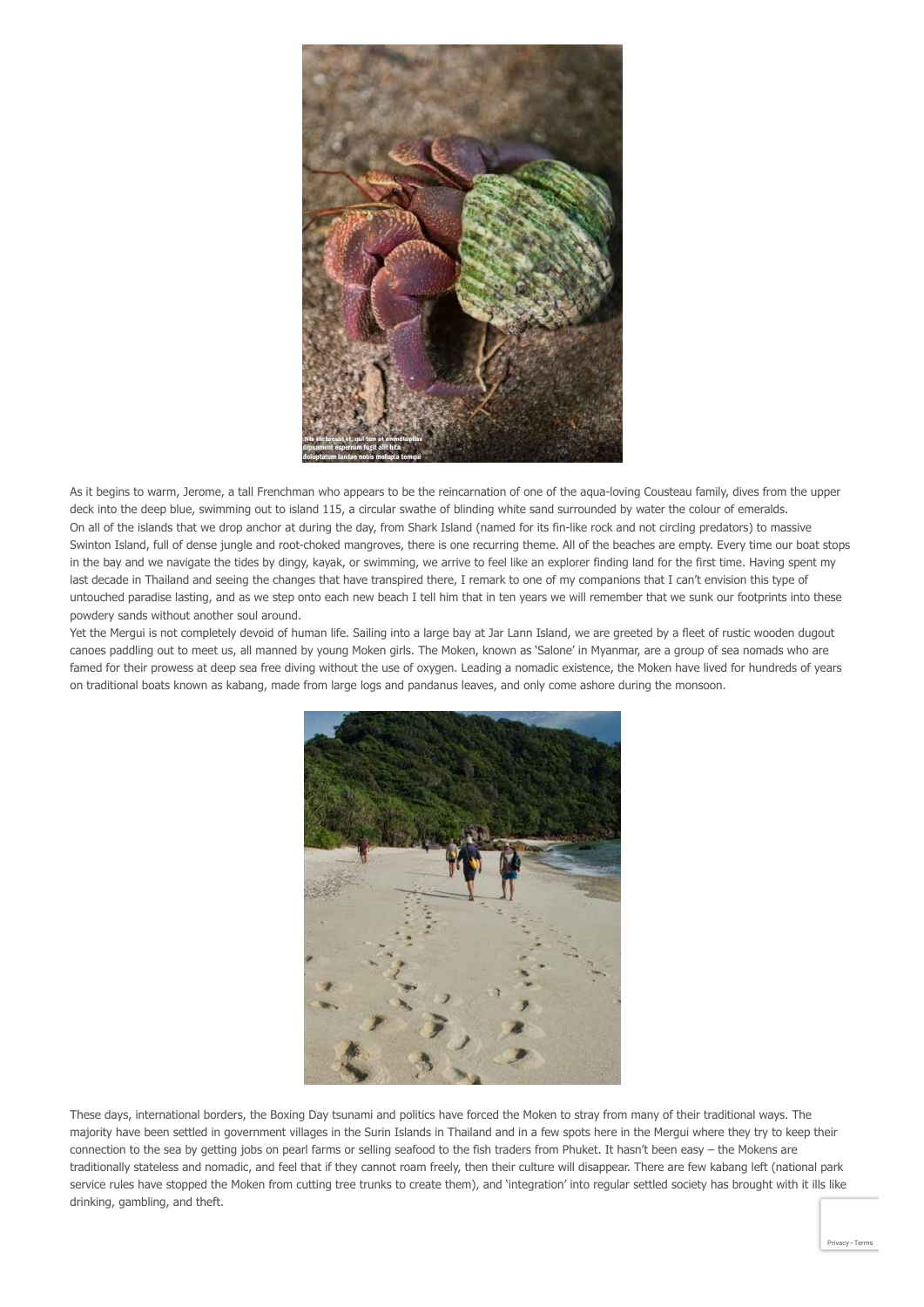

Yet despite the rather ramshackle and impoverished appearance of their village on Jar Lann, the Moken retain their easygoing nature. We're in awe of the families sitting around laughing, men tending to boats and fishing nets, and women smoking Burmese cheroots while washing clothing. I fall into conversation with a young man named Jao who has worked in Thailand and speaks as much Thai as I do. He tells me these days, village life has improved with several of the locals earning a decent living working on squid boats and selling locally caught fish, but he laments the fact that he has less time to spend with his kids who, he says, can't dive as well as his generation could and worries about their future.



The Moken villages, as well as attempts to build tourist resorts in the Mergui, are limited by the lack of access to fresh drinking water. This is per the simplest explanation as to why the archipelago hasn't seen a more rapid tourism development. Only a handful of islands have freshwater stre and live-aboard charters have to carry large barrels of water to survive one-week outings. Halfway through our sail in the Mergui, we call in at Ng [Privacy](https://www.google.com/intl/en/policies/privacy/) - [Terms](https://www.google.com/intl/en/policies/terms/)